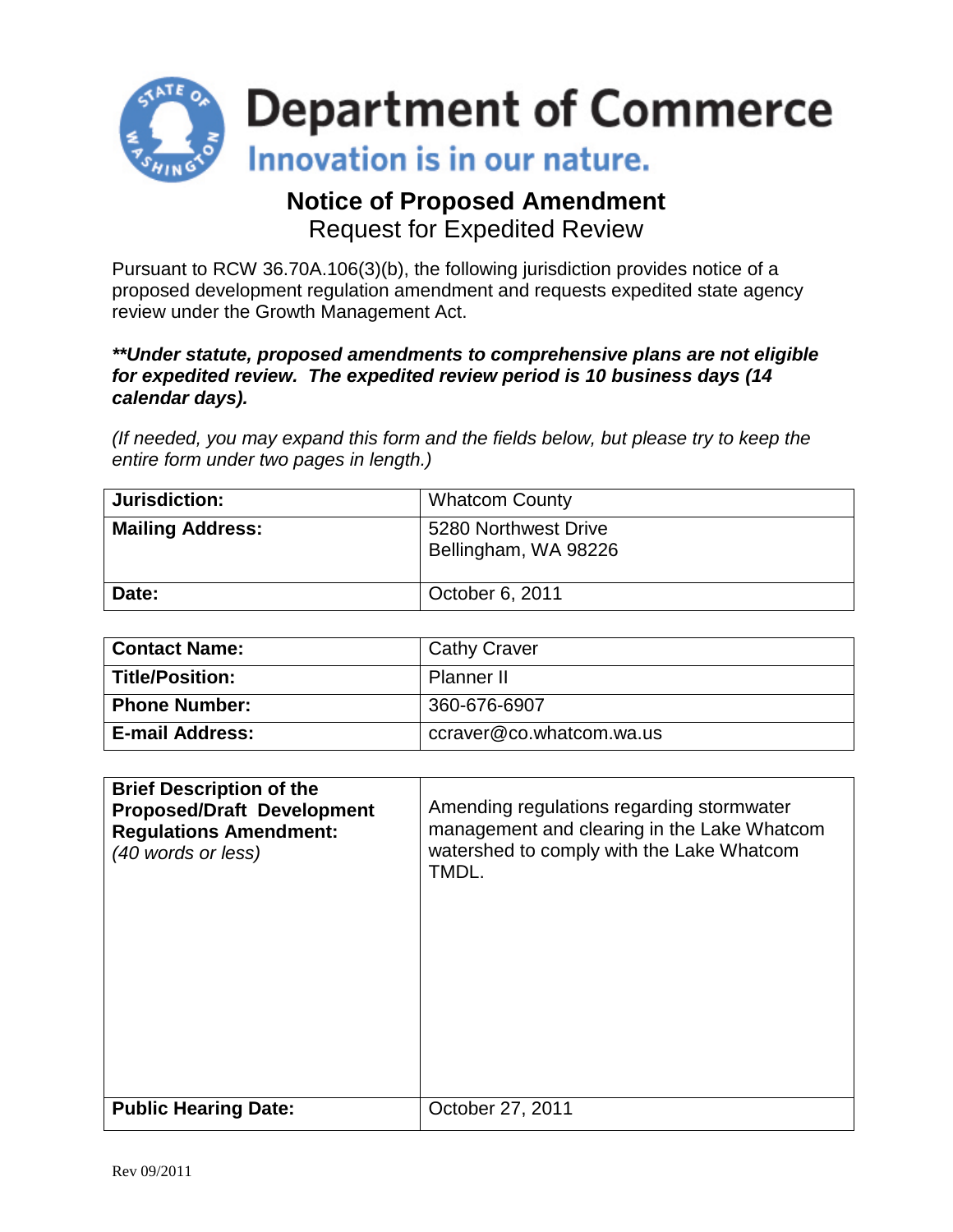| <b>Proposed Adoption Date:</b> | November-December 2011: depending on County |
|--------------------------------|---------------------------------------------|
|                                | Council schedule and legislative process    |

**REQUIRED**: Attach or include a copy the proposed amendment text.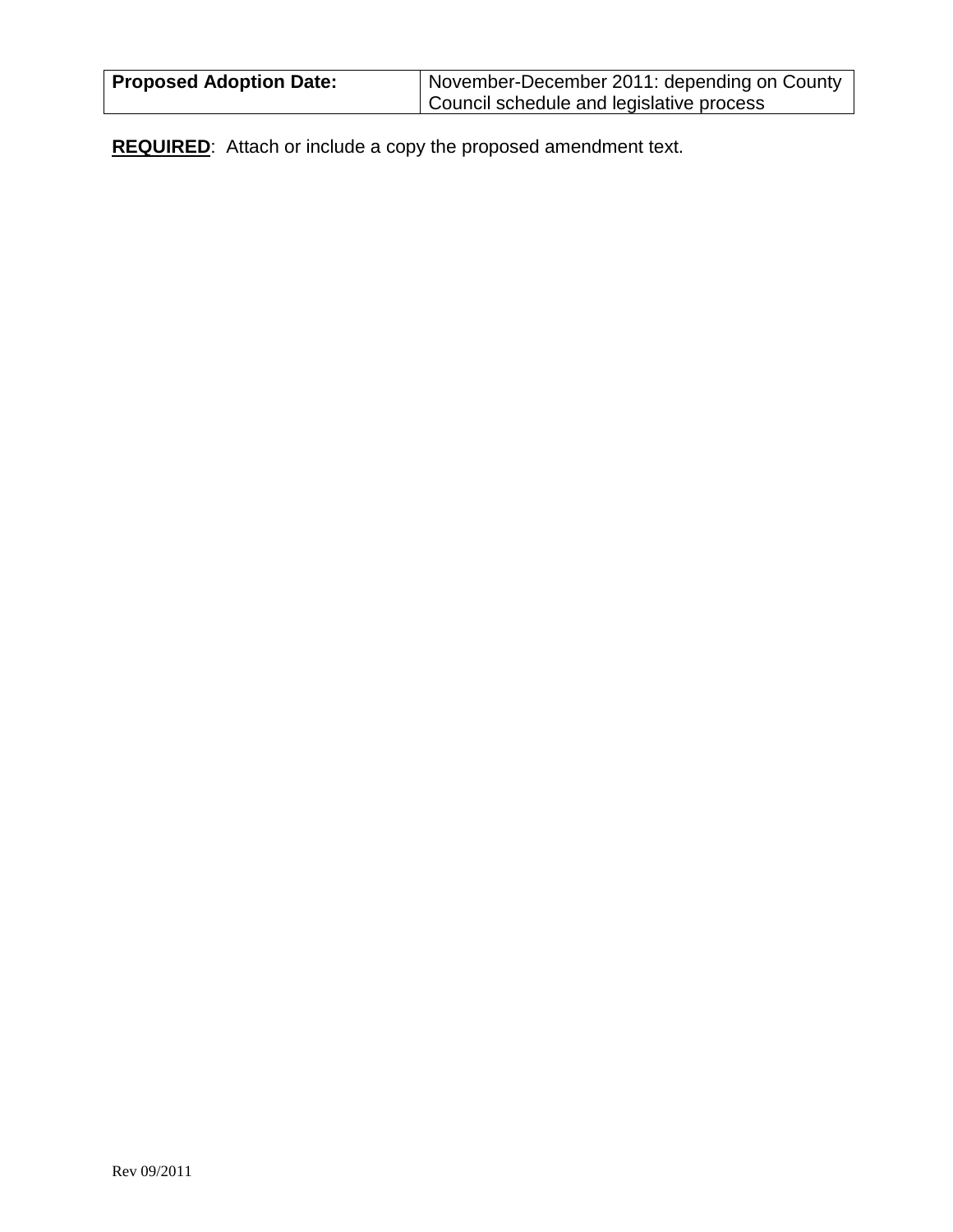

# **Request for Expedited Review of Development Regulations**

Pursuant to RCW 36.70A.106, the following hereby provides notice of intent to adopt and requests expedited state agency review of the following development regulation or amendments.

| <b>Jurisdiction Name:</b> | <b>Whatcom County</b>  |
|---------------------------|------------------------|
| <b>Address:</b>           | 5280 Northwest Drive   |
|                           | Bellingham, WA 98226   |
| Date:                     | <b>October 6, 2011</b> |

| <b>Contact Name for Ordinance:</b> | <b>Cathy Craver</b>      |
|------------------------------------|--------------------------|
|                                    |                          |
| <b>Phone Number:</b>               |                          |
|                                    | 360-676-6907             |
| <b>Fax Number:</b>                 |                          |
|                                    | 360-738-2493             |
| <b>E-Mail Address:</b>             |                          |
|                                    | ccraver@co.whatcom.wa.us |

| <b>Brief Description of the</b><br><b>Proposed Development</b><br><b>Regulation or Amendment:</b> | Amending regulations regarding<br>stormwater management and clearing in<br>the Lake Whatcom watershed |
|---------------------------------------------------------------------------------------------------|-------------------------------------------------------------------------------------------------------|
| <b>Planned Public Hearing Date:</b>                                                               |                                                                                                       |
|                                                                                                   | October 27, 2011 for Planning                                                                         |
|                                                                                                   | <b>Commission; TBD for County Council</b>                                                             |
| <b>Planned Date of Adoption:</b>                                                                  |                                                                                                       |
|                                                                                                   | <b>November - December 2011</b>                                                                       |
| Please Attach a Draft of the                                                                      |                                                                                                       |
| <b>Proposed Amendment.</b>                                                                        |                                                                                                       |
| (Attachment Required)                                                                             |                                                                                                       |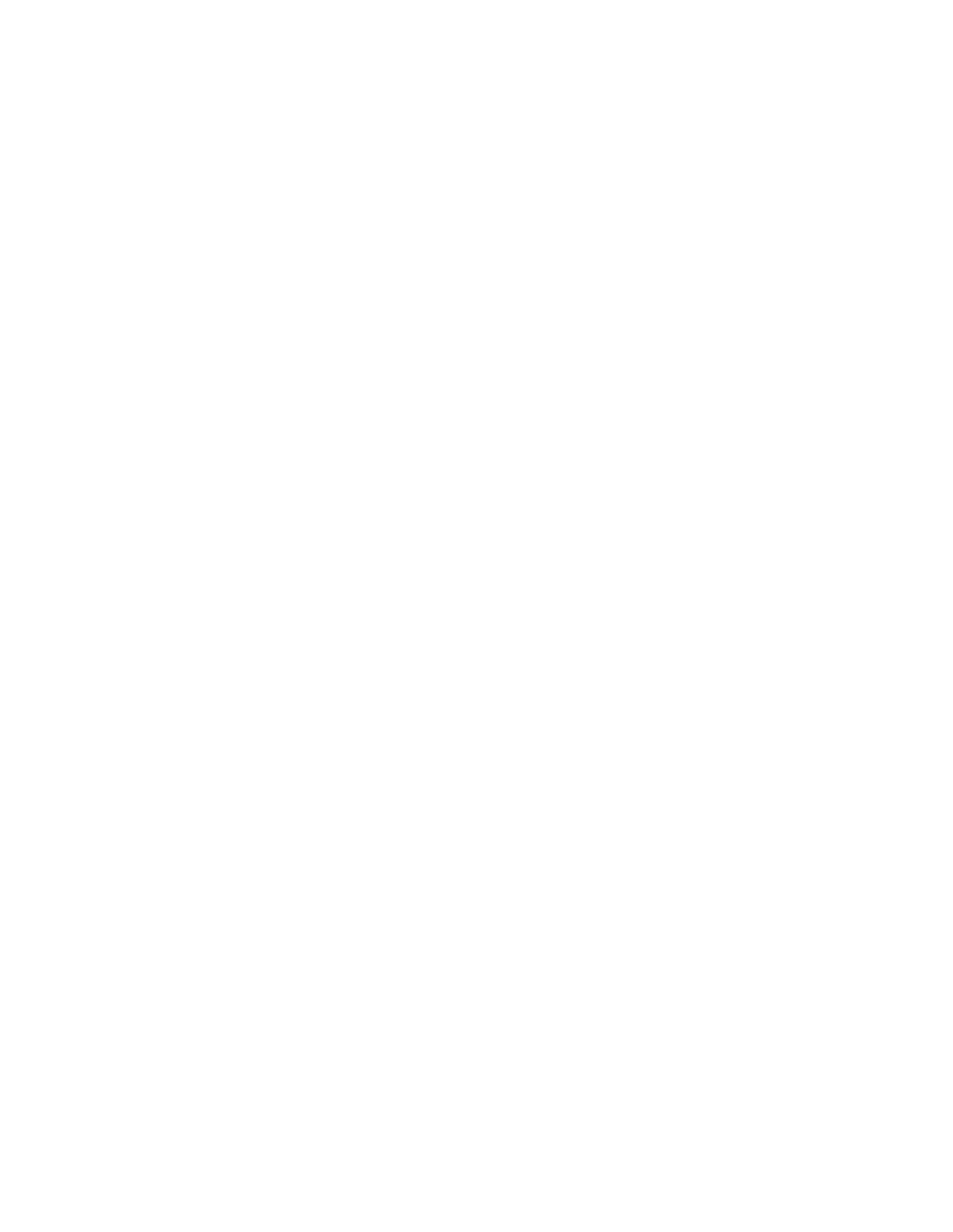#### **20.80.630 Stormwater and drainage.**

(1) Unless specifically exempted per WCC 20.80.631:

(1) AAll development activity within the unincorporated areas of Whatcom County shall be subject to the stormwater management provisions of the Whatcom County Development Standards or the provisions addressed hereinin this title, as applicable, unless specifically exempted.

(2) NHo project development permit shall be issued prior to meeting the stormwater requirements of this chapter-title and/or Chapter 2 of the Whatcom County Development Standards. Advisory Note: Certain stormwater discharges to natural receiving waters are subject to state water quality standards and the requirements of the National Pollutant Discharge Elimination System (NPDES). Hydraulic Project Approval (HPA) may also be required if stormwater is discharged to a water body or stream that provides, or could provide, habitat for fish.

(3) Unless other county stormwater management provisions are more restrictive, all development activity within NPDES Phase II geographical area boundaries, as delineated at the timeon the date that the developer submits a complete - that the county determines that the development application is complete, shall comply with the most current editions of:

• The Washington State Department of Ecology (WSDOE) Stormwater Management Manual for Western Washington (SWMMWW); and

• Appendix 1, Minimum Technical Requirements for New Development and Redevelopment, of the Western Washington Phase II Municipal Stormwater Permit; and

• Appendix 7, "Determining Construction Site Sediment Damage Potential," of the Western Washington Phase II Municipal Stormwater Permit.

(Ord. 2010-003 Exh. A, 2010; Ord. 2003-049 § 1, 2003; Ord. 2003-032 Exh. A, 2003; Ord. 2002-075, 2002; Ord. 2002-034, 2002; Ord. 96-056 Att. A §§ A2, S9, 1996; Ord. 94-022, 1994).

#### **20.80.631 Exemptions.**

The following development types are exempt from the provisions of WCC 20.80.630, and WCCs 20.80.632 – 20.80.637:

(1) Agricultural activities as defined in this title that occur outside the geographical areas of the Lake Whatcom Watershed, and forest practices regulated under WAC Title [222,](http://www.codepublishing.com/cgi-bin/wac.pl?cite=222) except for Class IV General forest practices and nonconversion forest practices with approved conversion option harvest plans.

(2) Development undertaken by the Washington State Department of Transportation (WSDOT) within state highway right-of-way when regulated by Chapter [173-270](http://www.codepublishing.com/cgi-bin/wac.pl?cite=173-270) WAC, the Puget Sound Highway Runoff Program.

(Ord. 2010-003 Exh. A, 2010; Ord. 2003-049 § 1, 2003; Ord. 2003-032 Exh. A, 2003; Ord. 2002-075, 2002; Ord. 2002-034, 2002; Ord. 94-022, 1994).

#### **20.80.632 Small development requirements.**

The following development activities are considered small developments:

(1) New i<sub></sub>Individual detached single-family residences, duplexes, and accessory development, none of which -creatinges less than 10,000 square feet or more of new cumulative impervious surfaces.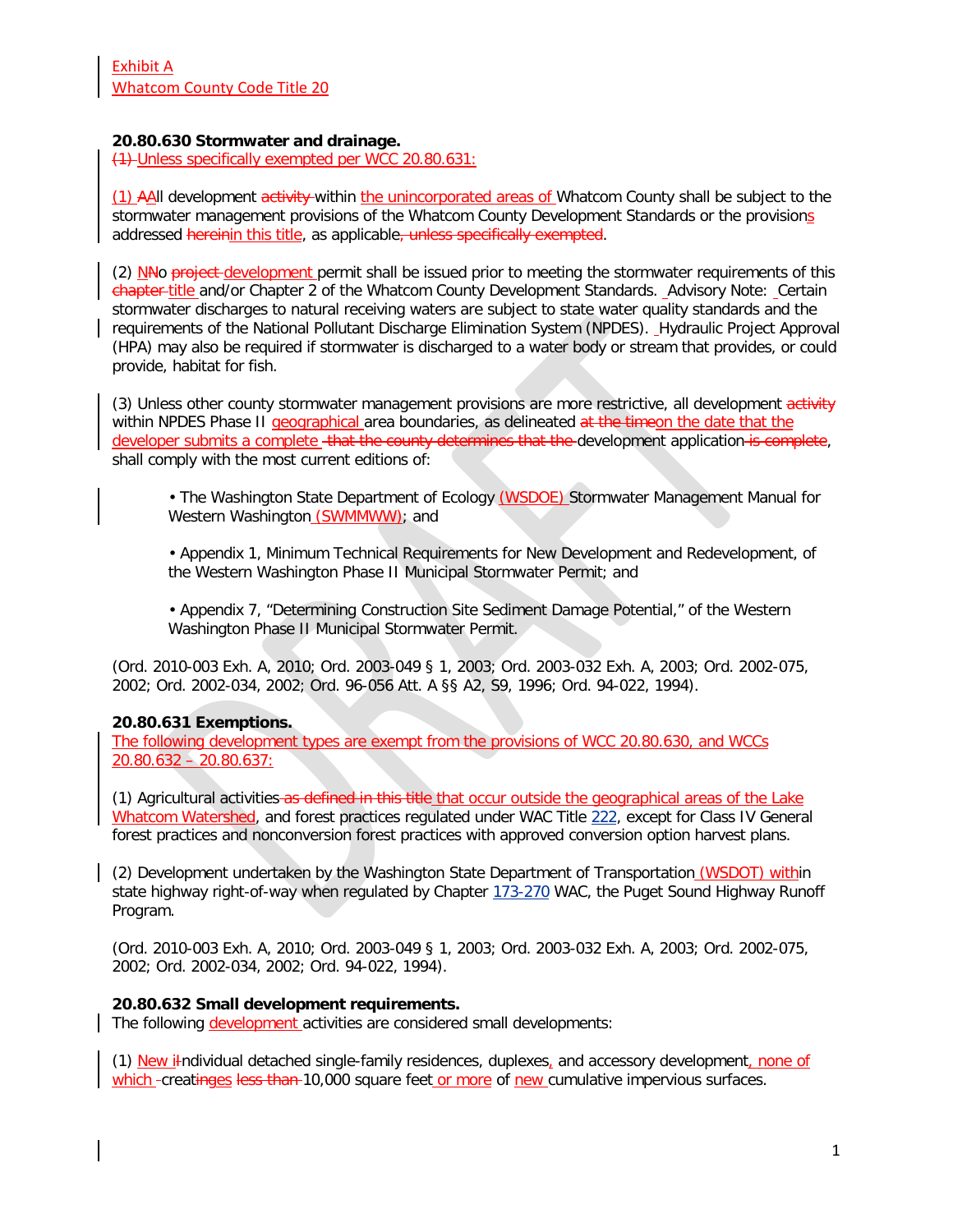### Exhibit A Whatcom County Code Title 20

(2) All other non-exempt development resulting in the creation or addition of less than 5,000 square feet of impervious surface area.

Small development-activities shall be required to employ best management practices (BMPs), to control erosion and sediment during construction, to permanently stabilize soil exposed during construction, to protect adjacent properties and water bodies from stormwater effects caused by development. Small developments within the geographic area of the Lake Whatcom Watershed are subject to WCC 20.80.737. Small developments outside the geographic area of the Lake Whatcom Watershed are subject to <del>, and shall be subject to a</del>ny other requirements specified under Chapter 2 of the Whatcom County Development Standards, or as specified for stormwater special districts identified in WCC [20.80.635.](http://www.codepublishing.com/wa/whatcomcounty/html/Whatco20/Whatco2080.html%2320.80.635)

(Ord. 2003-049 § 1, 2003; Ord. 2003-032 Exh. A, 2003; Ord. 2002-075, 2002; Ord. 2002-034, 2002; Ord. 2001-021 § 1, 2001; Ord. 2000-066 § 1, 2000; Ord. 99-086, 1999; Ord. 94-022, 1994).

### **20.80.633 Large development requirements.**

Large developments are those non-exempt developments that do not qualify as small developments per WCC 20.80.632. A<sub>t</sub> preliminary stormwater proposal must be submitted to the county engineer for large developments unless otherwise exempted under WCC 20.80.631. The county engineer may require impose such modifications and improvements as he/she deemsed necessary to protect county drainage facilities, neighboring properties, and water quality from stormwater effects caused by the development. No building permit shall be issued until a preliminary stormwater proposal, and, if required, an engineered stormwater design report is approved by the county engineer. Preliminary stormwater proposals and engineered stormwater design reports shall be prepared in accordance with the requirements of the Whatcom County Development Standards, Chapter 2.

(Ord. 2003-049 § 1, 2003; Ord. 2003-032 Exh. A, 2003; Ord. 2002-075, 2002; Ord. 2002-034, 2002; Ord. 2001-021 § 1, 2001; Ord. 2000-066 § 1, 2000; Ord. 99-086, 1999; Ord. 94-022, 1994).

### **20.80.634 Stormwater conformance.**

Unless explicitly exempted per WCC 20.80.631, or unless the development location is within the geographical area of the Lake Whatcom Watershed, aAll developments shall conform to the following requirements:

(1) General.

(a) Stormwater discharges must be controlled and treated as required by law.

(b) Best management practices (BMPs) shall be used to comply with the regulations in this chaptertitle. If appropriate BMPs are not referenced in the Whatcom County Development Standards, experimental BMPs may be considered. However, experimental BMPs must be approved by the county technical administrator prior to implementation.

(c) Developments shall minimize impervious surface areas while maintaining project function and viability. Protection of ground water and aquifer recharge are important objectives which shall be incorporated in required surface water management facilities consistent with established BMPs.

(d) Stormwater systems shall not be constructed in such a manner that they materially degrade natural systems such as streams and their banks, wetlands, ponds, or lakes.

(e) Natural drainage patterns shall be maintained and discharges from the site shall occur at the natural location, unless it can be shown that relocation will have no significant adverse impact to either built or natural systems as a result of the relocation.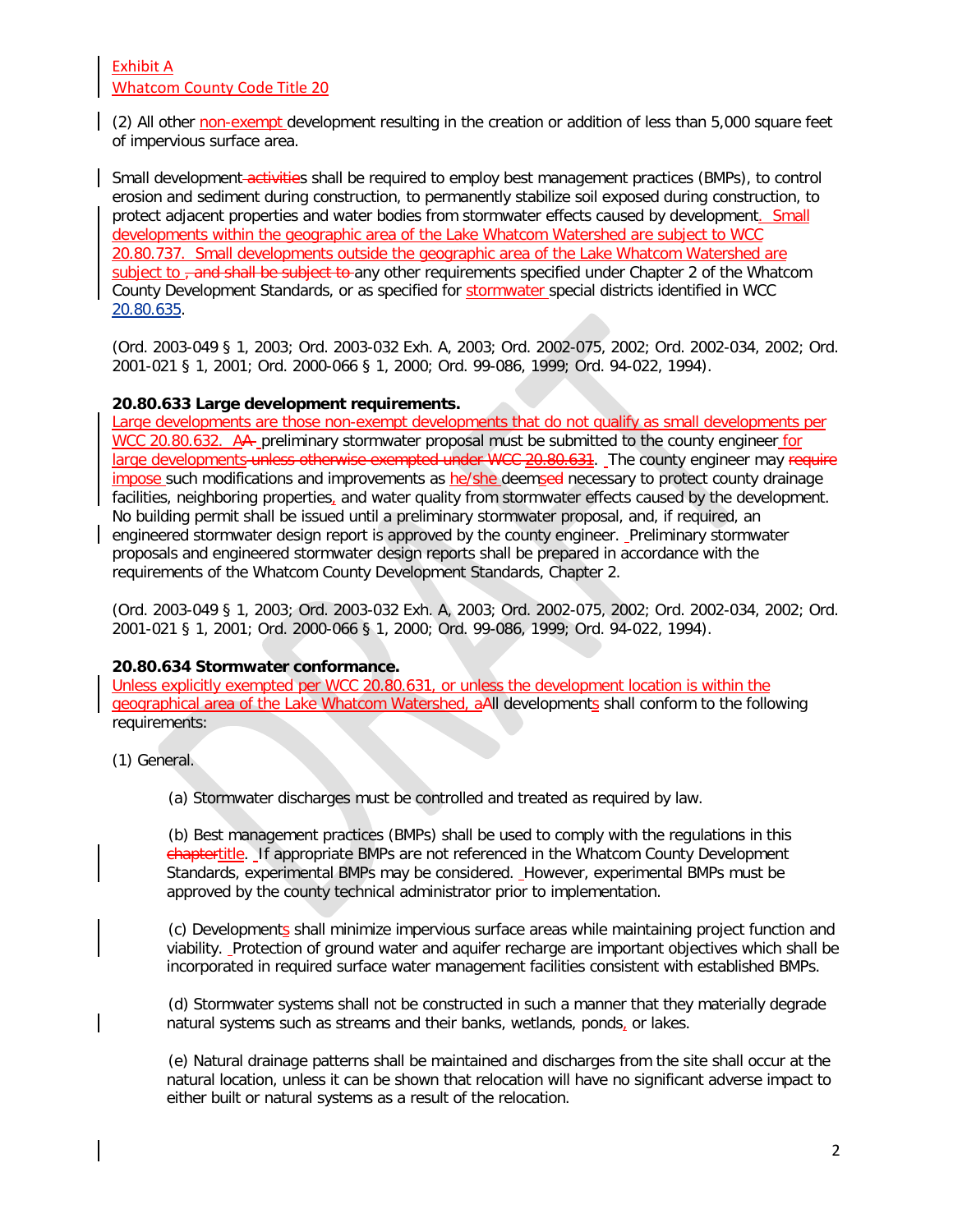(f) The design of stormwater systems shall be an integral part of the overall development design and, in addition to the primary storage and conveyance function, should incorporate multiple use provisions to enhance the project, such as the following:

- (i) Recreation;
- (ii) Public safety;
- (iii) Economical maintenance;
- (iv) Aesthetic integration into the landscape and project design;
- (v) Wildlife habitat;
- (vi) Education;
- (vii) Open space.

(2) Erosion and Sedimentation Control.

(a) All proposed projects developments that will clear, grade, or otherwise disturb the siteland shall provide erosion and sedimentation control (ESC) measures that prevents the transport of sediment from the development site to drainage facilities, water resources, and adjacent properties.

(b) Projects-Developments exceeding the small development thresholds in WCC [20.80.632](http://www.codepublishing.com/wa/whatcomcounty/html/Whatco20/Whatco2080.html%2320.80.632) shall submit a preliminary temporary erosion and sedimentation control (TESC) plan and, if required, a large development temporary erosion and sediment control plan, for approval by the county engineer.

(c) Erosion and sedimentation controls shall be applied in accordance with Whatcom County Development Standards, Chapter 2 – Stormwater Management.

#### (3) Runoff Control.

(a) Proposed ILarge developments projects, except as noted in paragraph (b) below, shall provide runoff controls to limit the developed conditions' peak rates of runoff to the predevelopment peak rates for the following storm events:

(i)-\_The one-year, 24-hour, storm event when stormwater is discharged to a stream or to a drainage basin within 1,000 feet of a stream, or when the development project is located in a stormwater special district;

 $(ii)-$ The two-year, 24-hour, storm event;

(iii) $-$ The 10-year, 24-hour, storm event;

 $(iv)$ -The 25-year, 24-hour, storm event;

 $(v)$ -The 100-year, 24-hour, storm event.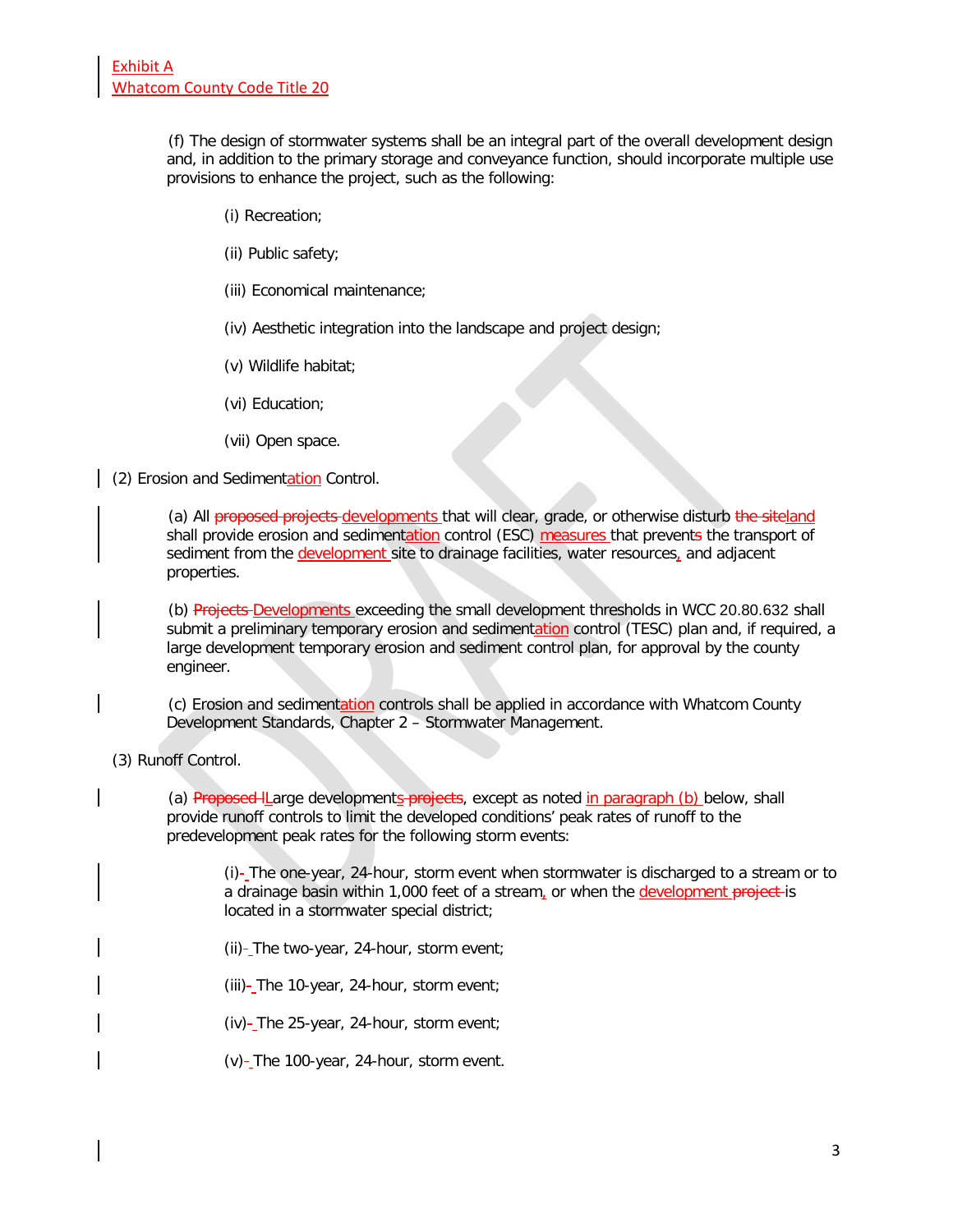(b) Exceptions. -Direct discharge to  $a$ -regional stormwater facilities $\mathbf{y}$ , marine water bodies $\mathbf{y}$ , rivers, streams, or lakes when demonstrated there is no probable significant adverse impact to the conveyance system and the receiving waters.

(4) Conveyance. All engineered conveyance system elements for proposed projects-shall be analyzed, designed and constructed to prevent overtopping, flooding, erosion, and structural failure as specified by the conveyance requirements for new and existing systems and conveyance implementation requirements described in the Whatcom County Development Standards, Chapter 2 – Stormwater Management.

(5) Water Quality. Proposed large development-projects shall provide appropriate water quality treatment facilities to treat runoff from pollution-generating impervious surfaces.

(6) Maintenance. All stormwater facilities shall be maintained in accordance with the stormwater system maintenance requirements of the Whatcom County Development Standards, Chapter 2 – Stormwater Management. Maintenance plans, responsibilities, and the method of financing said maintenance shall be established by the applicant developer or property owner prior to final approval of any development activity directly associated with the development proposal.

(Ord. 2003-049 § 1, 2003; Ord. 2003-032 Exh. A, 2003; Ord. 2002-075, 2002; Ord. 2002-034, 2002; Ord. 2001-021 § 1, 2001; Ord. 2000-066 § 1, 2000; Ord. 99-086, 1999; Ord. 99-071, 1999; Ord. 96-056 Att. A § S10, 1996; Ord. 94-022, 1994. Formerly 20.80.635).

### **20.80.635 Stormwater special districts.**

(1) Whatcom County shall establishes the following geographical areas as stormwater special districts:

- (a) Drayton Harbor watershed.
- (b) Lake Whatcom watershed.
- (eb) Lake Samish watershed.
- (dc) Birch Bay watershed.
- (ed) Lake Padden watershed.

(2) Requirements for these areas are contained in WCC [20.80.636](http://www.codepublishing.com/wa/whatcomcounty/html/Whatco20/Whatco2080.html%2320.80.636) and in the Whatcom County Development Standards, Chapter 2.

(Ord. 2009-009 Exh. B, 2009; Ord. 2008-035 Exh. A, 2008; Ord. 2005-030 § 1 Exh. A, 2005; Ord. 2004- 051 Exh. A, 2004; Ord. 2003-049 § 1, 2003; Ord. 2003-032 Exh. A, 2003; Ord. 2002-075, 2002; Ord. 2002-034, 2002).

### **20.80.636 Stormwater special district requirements.**

In areas designated as stormwater special districts (per WCC [20.80.635\)](http://www.codepublishing.com/wa/whatcomcounty/html/Whatco20/Whatco2080.html%2320.80.635), permanent on-site stormwater quality and quantity facilities shall be required on all existing lots less than five acres in size for single family residential and duplex construction development projects that meet either of the following criteria:

(1) New construction or remodels that increase impervious surfaces by more than 500 square feet; or

(2) Renovation projects where the estimated cost of the work exceeds 50 percent of the assessed value of the existing structure. Interior remodels, nonpolluting roof replacements, house maintenance and energy upgrades shall be exempt from this requirement.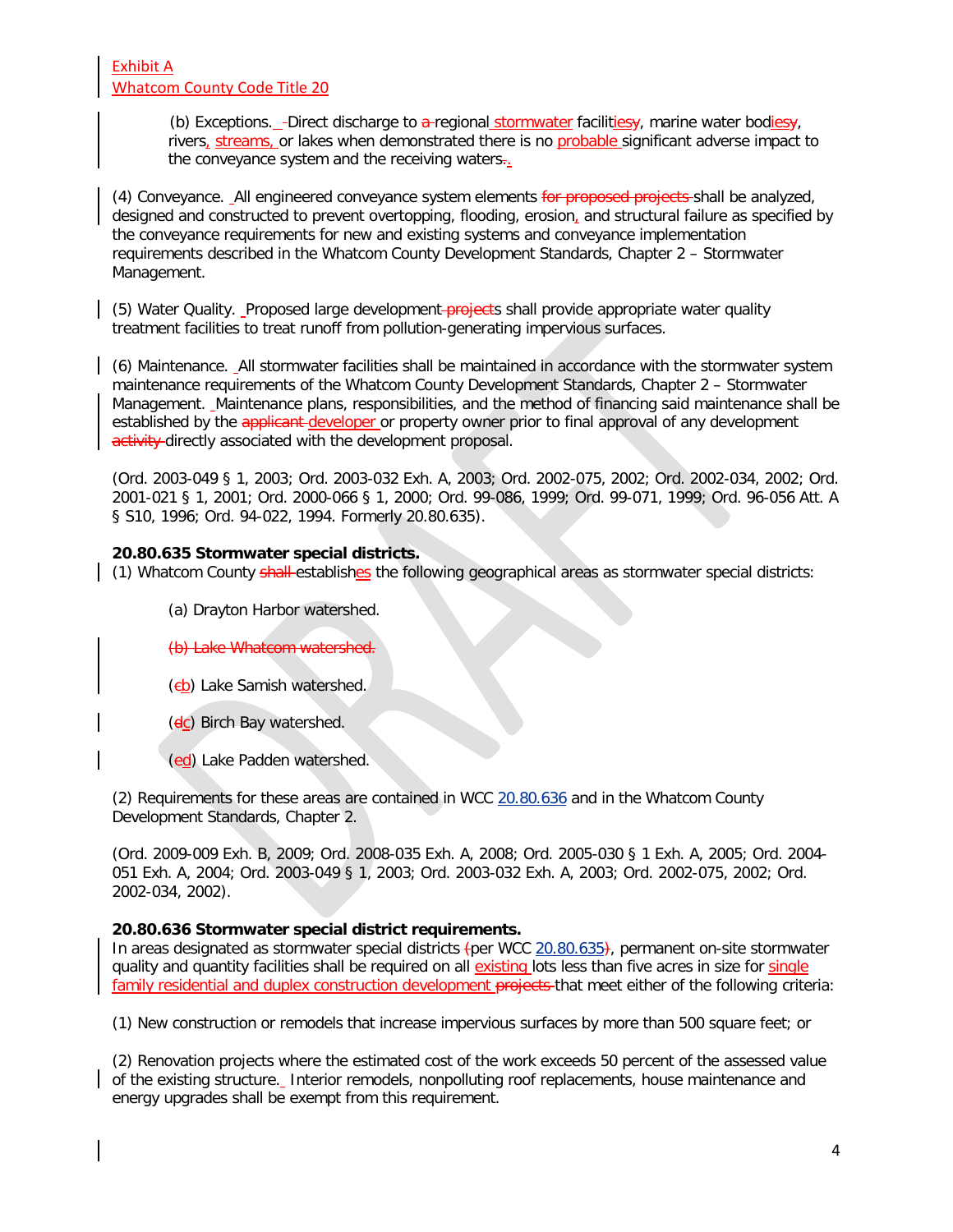### Exhibit A Whatcom County Code Title 20

If stormwater quality and quantity facilities are required based on either of the abovese criteria, the provisions of the Whatcom County Development Standards, Chapter 2, Section 221, shall apply to the entire property, unless it can be demonstrated that off-site facilities would provide better treatment, or unless common detention and water quality facilities meeting the standards of the 4996-2004 Whatcom County Development Standards or the 1992 Washington State Department of Ecology Stormwater Management Manual for the Puget Sound Basin (or the then-more-current versions in effect on the date that the developer submits a complete development applications) have been approved as part of a comprehensive stormwater management plan for that subdivision, binding site plan, short subdivision, or major development approval.

(Ord. 2009-009 Exh. B, 2009; Ord. 2005-030 § 1 Exh. A, 2005; Ord. 2003-049 § 1, 2003; Ord. 2003-032 Exh. A, 2003; Ord. 2002-075, 2002; Ord. 2002-034, 2002; Ord. 2001-021 § 1, 2001; Ord. 2000-066 § 1, 2000).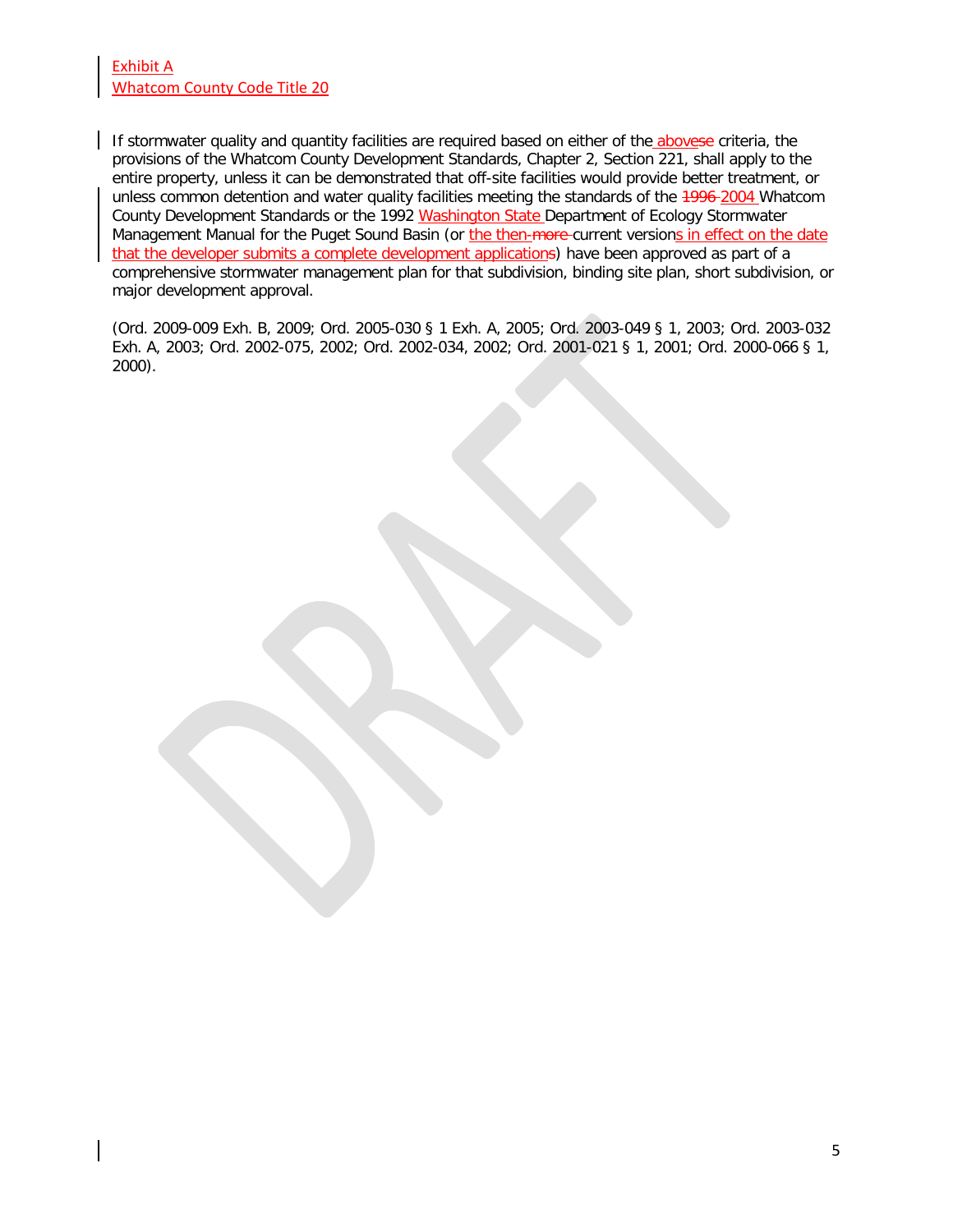#### **Chapter XX.XX Lake Whatcom Watershed Stormwater Management and Land Clearing Requirements**

#### **XX.XX.XXX Purpose.**

(1) Precedence. If any provision elsewhere in Whatcom County Code (WCC) or in Whatcom County Development Standards (WCDS) conflicts with the provisions of this section, the provisions of this section shall take precedence.

#### **XX.XX.XXX Application**

#### **XX.XX.XXX Area and Applicability**

(2) Applicability. This section applies to the stormwater management aspects of any development that occurs, totally or partially, within the geographical area of the Lake Whatcom Watershed after <ordinance effective date>, and until such date that a United States Environmental Protection Agency (USEPA)-approved Lake Whatcom Watershed Total Maximum Daily Load (TMDL) Plan exists, whereupon the TMDL Plan shall then supersede this section and apply accordingly, **unless, however**, other stormwater management regulations or rules apply to the development per paragraph no (3) below.

(3) Development Vesting. County processing of all development applications shall be consistent with State vesting laws, and with State Supreme Court and State Courts of Appeals decisions.

#### **XX.XX.XXX**

(4) Permanent Stormwater Management Systems Best Management Practice (BMP) selection. For permanent stormwater management purposes, for the portion of any development within the geographical area of the Lake Whatcom Watershed where said portion:

- (a) Disturbs or clears more than 500 square feet of land, and/or
- (b) Removes more than  $\equiv$  trees, including stumps, and/or
- (c) Creates, adds, expands, reduces, alters, and/or replaces more than 120 square feet of:
	- 1. Impervious surface area, or
	- 2. Pervious or porous pavement or paver area,

the development shall incorporate either:

- (d) From the Washington State Department of Ecology Stormwater Management Manual for Western Washington (WSDOE SWMMWW) edition that is in effect on the date that the County receives a complete application for the development (hereinafter "current Manual"), one of the following five BMPs, which might require Washington State licensed professional engineer design as noted at 2005 WSDOE SWMMWW, Volume I, Chapter 3, page 3-1 (or then-current equivalent):
	- 1. Full infiltration per Volume III, Chapter III, Section 3.3.9(A) (or then-current equivalent), or

**Comment [SP1]:** Should this match the lowest threshold for a "development" permit (Bldg Permit) here?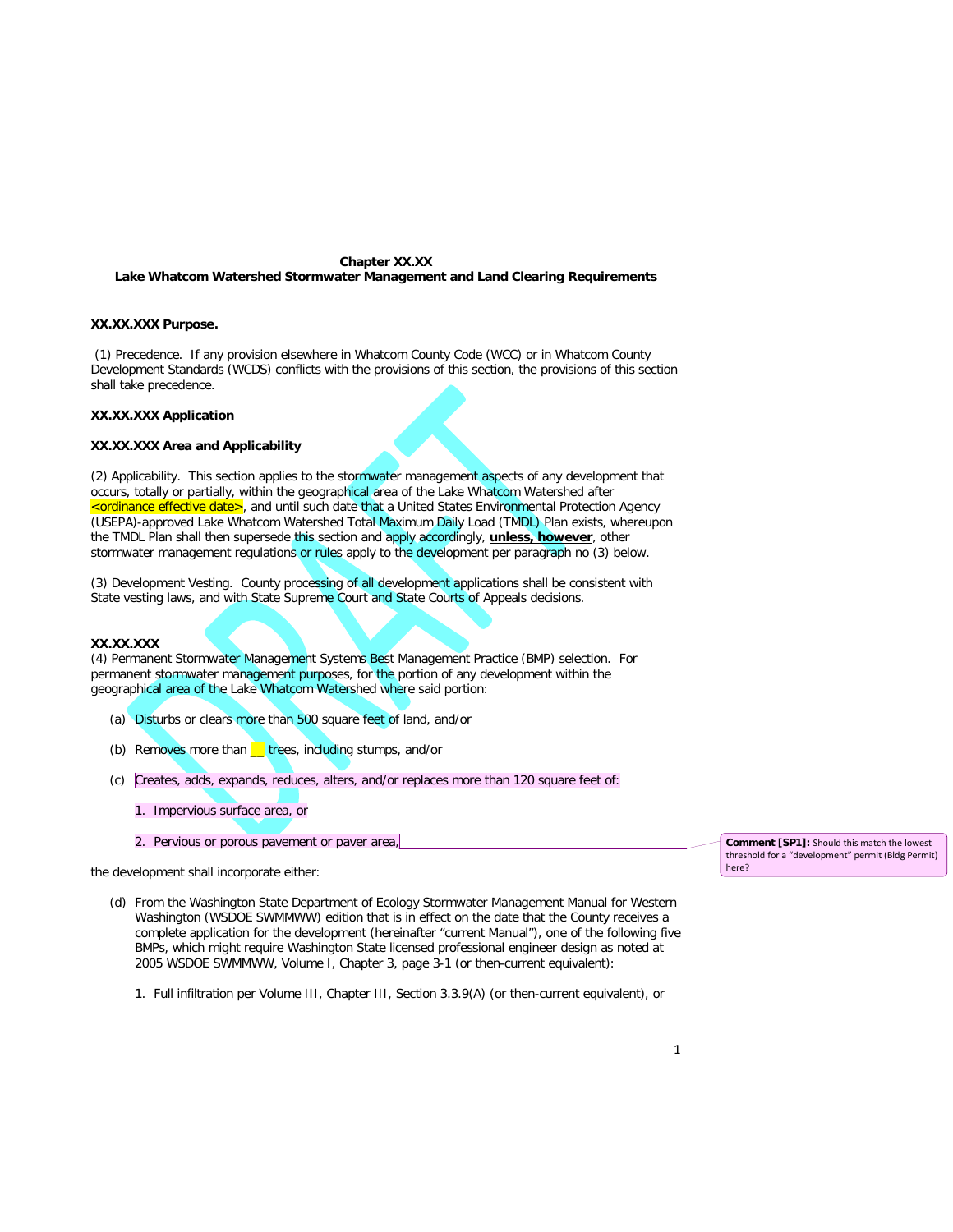- 2. Full dispersion per Volume V, Chapter 5, BMP T5.30 (or then-current equivalent), or
- 3. Full dispersion per Volume III, Appendix C, paragraph 7.2.1 (or then-current equivalent), or
- 4. Full dispersion per Volume III, Appendix C, paragraph 7.2.2 (or then-current equivalent), or
- 5. For road projects, full dispersion per Volume III, Appendix C, paragraph 7.2.4 (or then-current equivalent), or
- (e) A Washington State licensed professional engineer-designed system that, once constructed or installed, and presuming that system preservation activities transpire as prescribed by the engineer, will:
	- 1. Satisfy Minimum Requirement nos  $3 8$ , and 10 (or then-current equivalents) from the current Manual, ignoring any Minimum Requirement applicability thresholds therein, and
	- 2. Not increase the phosphorus loading profile from the development from the portion of the development that occurs within the geographical area of the Lake Whatcom Watershed beyond the pre-development natural condition phosphorus loading profile for the portion of the development that occurs within the geographical area of the Lake Whatcom Watershed.

(5) Stormwater Management Systems Design Documentation. Regardless of the developer's chosen stormwater management approach from paragraph no  $(4)(d)$  and  $(4)(e)$  above choices, the developer, or the developer's authorized representative, shall, as a prerequisite to constructing or installing any stormwater management system, feature, device, or facility, submit to Whatcom County Planning and Services Department for review and approval:

- (a) Design drawings for the proposed permanent stormwater management system(s), feature(s), device(s), or facility(s), and
- (b) A Stormwater Site Plan (SSP) per Volume I of the current Manual, ignoring any applicability thresholds therein, and
- (c) An adequate Construction Stormwater Pollution Prevention Plan (Construction SWPPP) per Volume II of the current Manual, applying the applicability thresholds therein.

(6) Constructed/Installed Stormwater Management Systems Preservation. WCDS Chapter 2 Section 220 applies.

- a.) A Protected Native Growth Area (PNGA) Document shall be required for the following projects:
	- 1. Projects that utilize Full Dispersion according to WCC 20.80.637(4)(d)(2), (3), or (4).
	- 2. Projects that utilize an engineered system according to WCC 20.80.637(4)(e) where dispersion is incorporated into the design.
- b.) A Protected Native Growth Area shall be subject to the following criteria and conditions:
	- 1. The Protected Native Growth Area shall include areas on the site containing plant species including but not limited to those listed on Whatcom County's Approved Native Plant List. Those portions of the site that are currently cleared (not in violation of Whatcom County Code) may be excluded from the Protected Native Growth Area requirements. However, no additional clearing may be performed on the site that will result in the maximum clearing allowance being exceeded, except as approved by Whatcom County in conjunction with a revegetation plan for an equivalent area of existing clearing. Projects that propose to clear in excess of this threshold will be subject to Full Stormwater Review.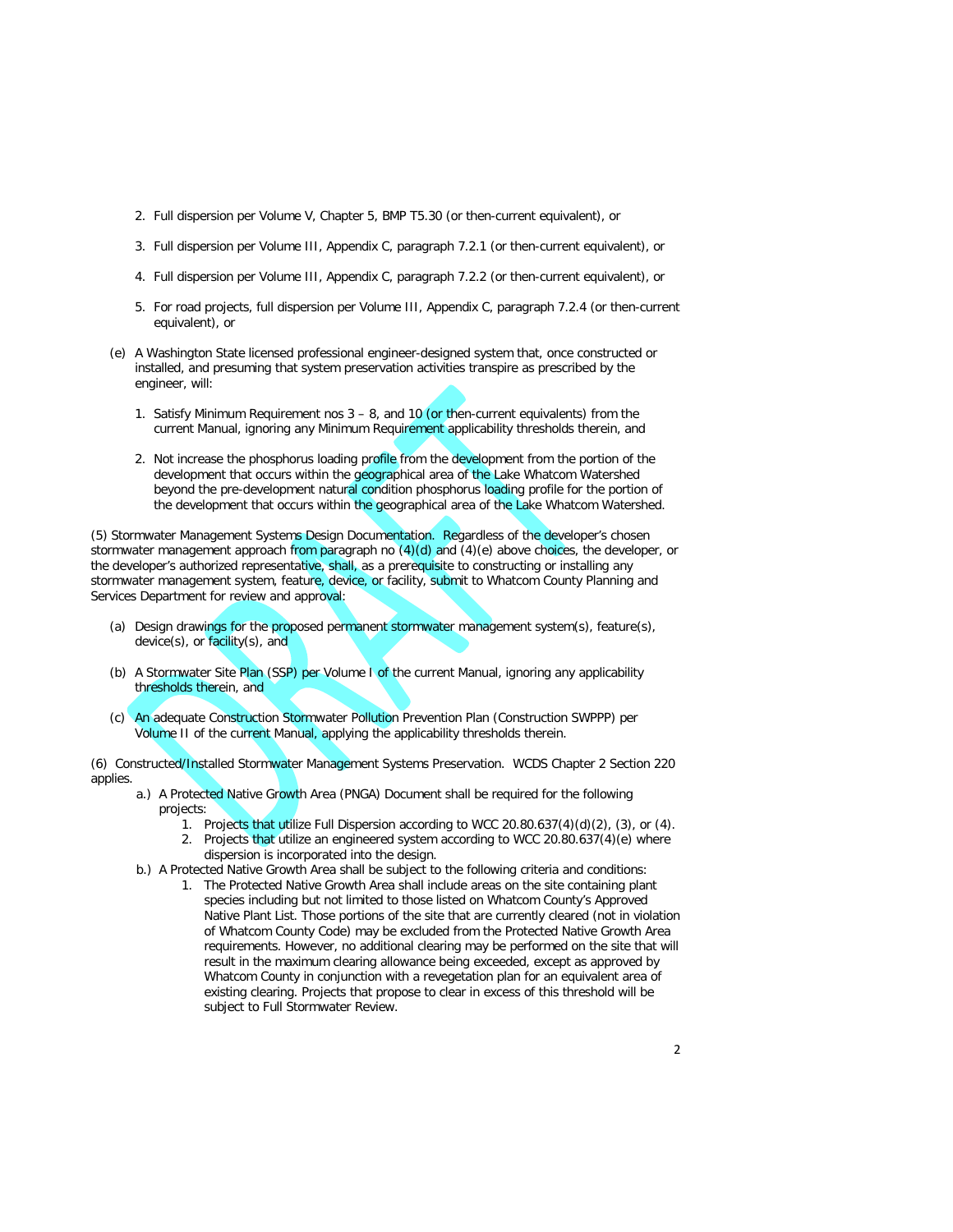- 2. The native growth retention area must be protected through a recorded Protected Native Growth Site Plan and covenant on individual lots.
- 3. Established by recorded site plan and covenant on individual lots, the PNGA must be shown on the small site drainage plan and described in recorded documents as "a Protected Native Growth Area established for purposes of dispersing and treating stormwater flows."
- 4. The principle restriction on PNGA is removal of vegetation and trees. If feasible, the open space should be located down slope from the building sites, since flow control and water quality is enhanced by flow dispersion through duff, undisturbed soils and native vegetation.
- 5. The PNGA may include onsite critical areas; allowable uses shall be limited to those specified in WCC 16.16
- 6. All vegetation within the PNGA at the time of permit application shall be retained aside from approved timber harvest activities and the removal of dangerous and diseased trees. If the site is located within an area of mandatory clearing limits and has been illegally cleared; a restoration plan may be required.
- 7. The PNGA shall be shown on all property maps and shall be clearly marked during clearing and construction on the lots.
- 8. The PNGA may contain utilities and utility easements, including flow control BMP's.
- 9. At the discretion of Whatcom County review staff, PNGA restriction may be removed to accommodate future development provided drainage review evaluates the requirements for stormwater facilities (flow control and water quality) according to regulations in effect at the time of future application.

c) Stormwater BMP's protection and maintenance - A declaration of covenant must be recorded for each site/lot that contains stormwater BMPs. A draft of the proposed covenant must be reviewed and approved by Whatcom County prior to recording. All required covenants must be recorded prior to final construction approval for the proposed project.

(1)The Stormwater Facility Location covenant in Whatcom County Development Standards, Chapter 2, Section 221, or similar, can be used providing it contains the following:

(a)Notice to future owners of the presence of stormwater BMPs on the lot and the responsibility of the owner to retain, uphold, and protect the devices, features, pathways, limits, and restrictions.

(b)Include as an attachment, a recordable version of the following information:

(i)a site plan showing all developed surfaces, impervious and pervious, and the location and dimensions of flow control BMP devices, features, flowpaths (if applicable), and limits of native growth retention areas (if applicable). This plan(s) must be of a common engineering scale and include site topography.

(ii)The stormwater BMP design and maintenance details for each BMP per the Birch Bay Low Impact Development Manual. This includes a diagram (if applicable) of each flow control BMP device or feature and written maintenance and operation instructions.

(c)Require that each flow control BMP be operated and maintained at the owner's expense.

#### (7) Forest Area Preservation

For the intent and purpose of this chapter, the term "Forest Area" shall refer to the tree canopy and any native vegetation (as defined by the 2005 Department of Ecology Stormwater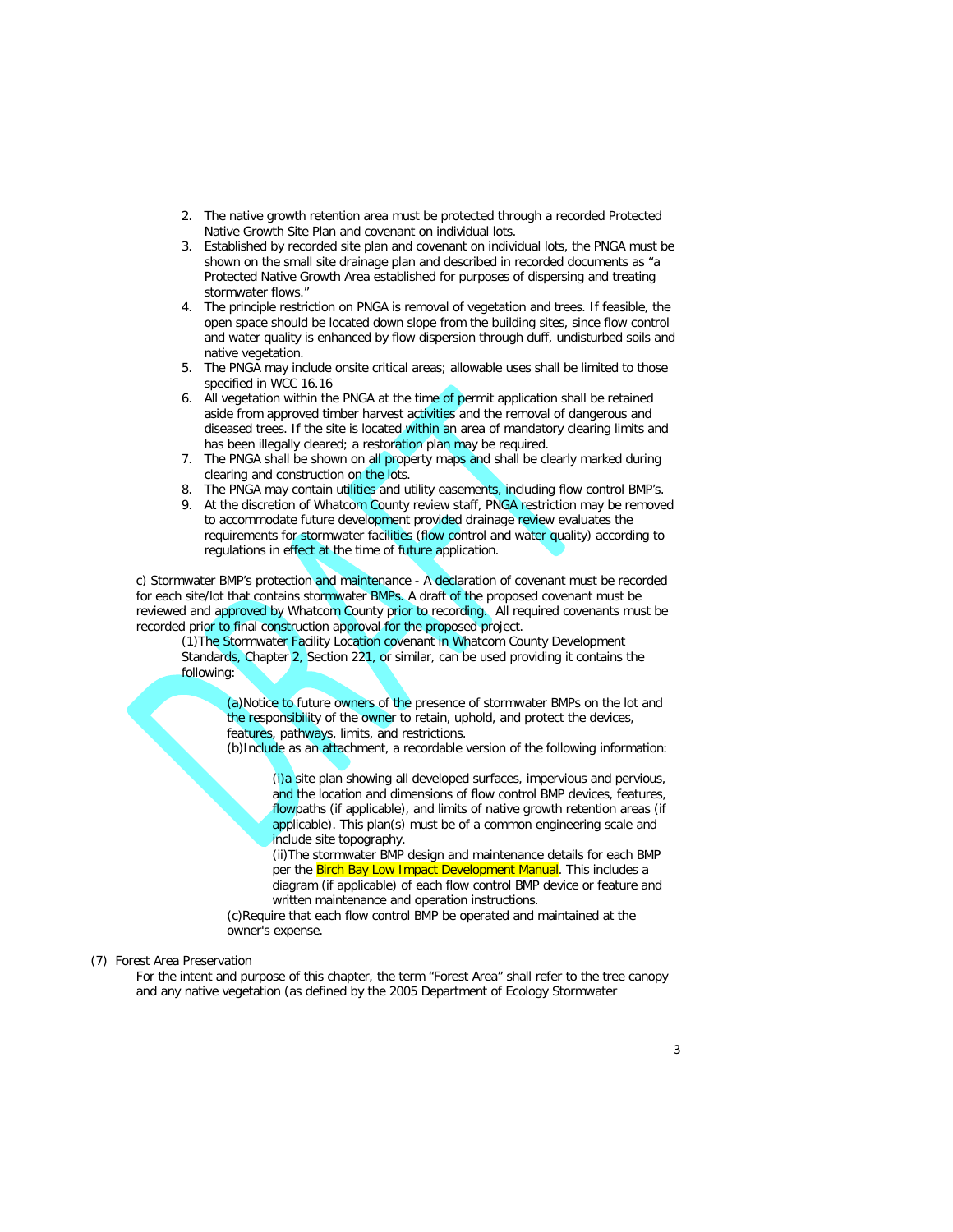Management Manual for Western Washington) that occurs within the boundaries of the tree canopy.

(a.) When a permit is not required by  $20.80.637(4)$  tree canopy areas may be removed when limited to those canopy areas affected under the following circumstances:

**Comment [MJK2]:** Is this a de-facto threshold?

(i) Fire prevention methods when supported by the county fire marshal;

(ii) Hazard trees, as defined in Chapter [20.97](http://www.codepublishing.com/wa/whatcomcounty/html/Whatco20/Whatco2097.html%2320.97) WCC, are identified (an evaluation and determination by a licensed arborist may be required);

(iii) Encroachments where the trunk, branches or roots would be, or are, in contact with main or accessory structures; or

(iv) Where installation and/or maintenance of roads or utilities would unavoidably require removal or cutting through the root system.

When tree removal is allowed under this section, all applicable requirements of 20.80.637(4) still apply.

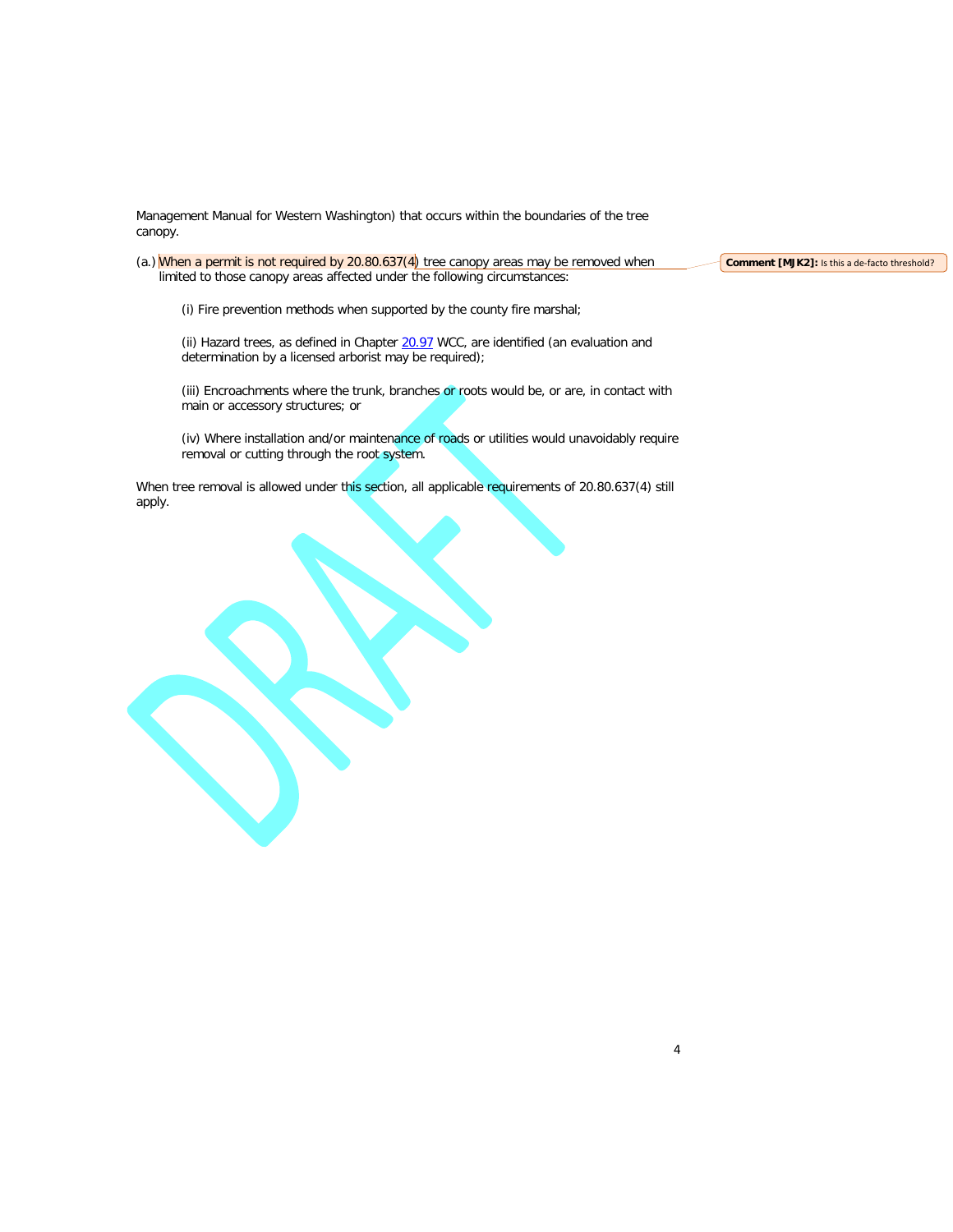| From:    | Catherine Craver                                                                         |
|----------|------------------------------------------------------------------------------------------|
| To:      | reviewteam@cted.wa.gov                                                                   |
| Date:    | 10/6/2011 4:16 PM                                                                        |
| Subject: | Expedited Request for zoning text amendment                                              |
|          | Attachments: CTEDPublications.doc; Draft Ordinance Exhibit A_CTED .docx; Draft ordinance |
|          | Exhibit B_CTED.docx                                                                      |

Please see attached request for expedited review. Amendments address enhancing current regulations regarding stormwater management and clearing in the Lake Whatcom watershed, and were developed in coordination with recommendations from the Department of Ecology to comply with the Lake Whatcom TMDL.

Please let me know if you need further information.

Regards,

\*\*\*\*\*\*\*\*\*\*\*\*\*\*\*\*\*\*\*\*\*\*\*\*\*\*\*\*

Cathy Craver, Planner II Whatcom County Planning & Development Services Natural Resources Division 322 N. Commercial, Suite 110 Bellingham, WA 98225 Phone: (360) 676-6907 ccraver@co.whatcom.wa.us